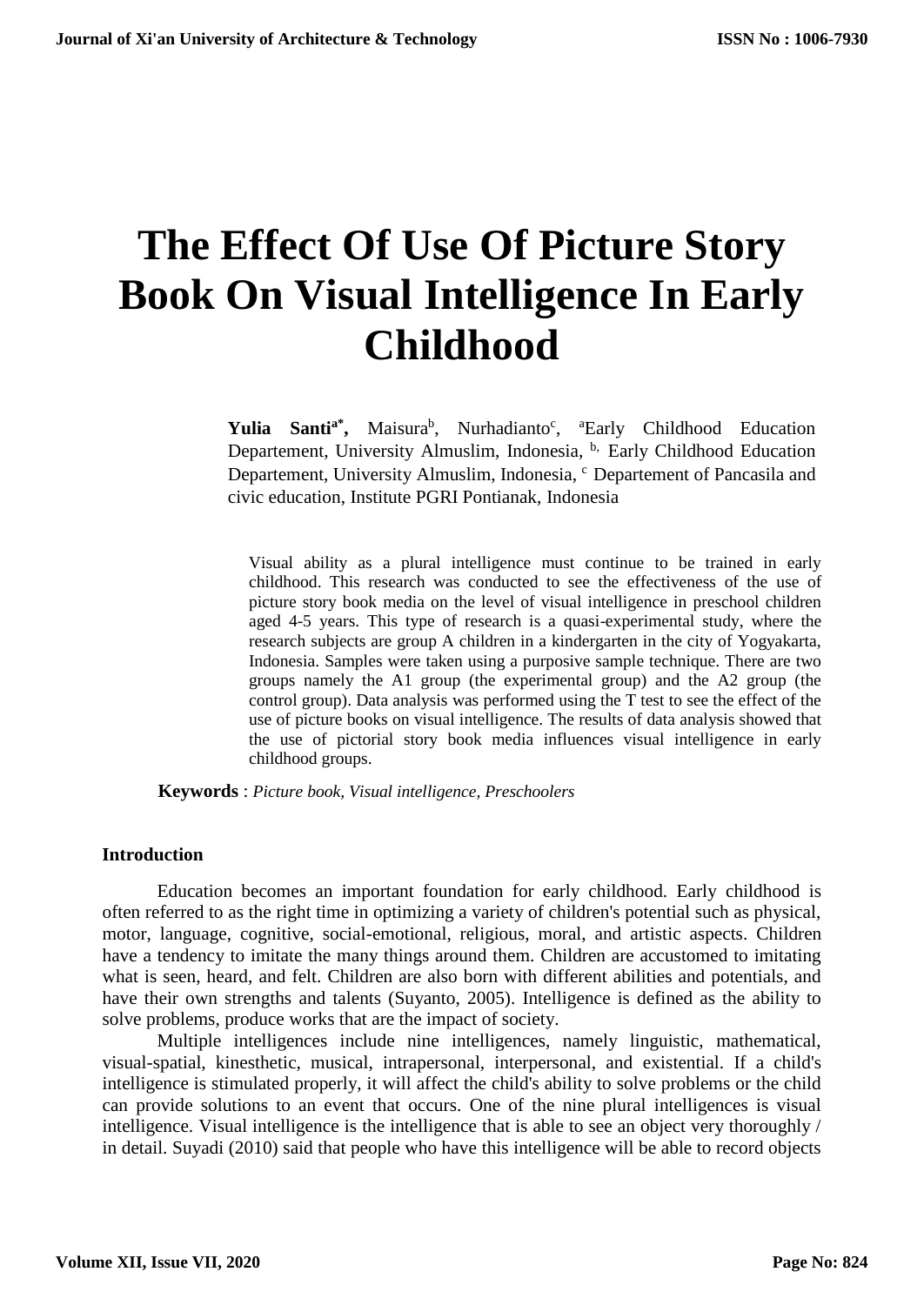that are seen and heard into the brain's memory for a long time. People who have visual intelligence have a tendency to think such as the use of visual objects in the form of films, videos, pictures, and demonstrations that use models or slides. Childhood is the right time to develop children's visual intelligence (Lucy, 2010). Brewer (2007) explains that visual intelligence is very useful in a variety of occupations, as well as relating to various disciplines. Almost all work or activities require spatial intelligence. People who have visual intelligence have a tendency to think such as the use of visual objects in the form of films, videos, pictures, and demonstrations that use models or slides. Childhood is the right time to develop children's visual intelligence (Lucy, 2010). Brewer (2007) explains that visual intelligence is very useful in a variety of occupations, as well as relating to various disciplines. Almost all work or activities require spatial intelligence. Musfiroh (2005) explained that visual-spatial intelligence is defined as the ability to accurately assess the world of spatial planning and transform visualspatial perception in various forms. In addition, Juli (2014) mentions that aspects of visual intelligence include sensitivity to shape, shape elements, size, composition, and color. Children who are visually intelligent will think imaginatively and be able to imagine something in detail. In addition, they also like to make three-dimensional construction of elements, such as lego, brick, bombiq, and beam and also they learn by looking and observing objects, shapes and colors.

Visual intelligence is one of nine multiple intelligences. This intelligence is characterized by a child's sensitivity to colors, lines, shapes, spaces, and the relationships that exist between these elements (Armstrong, 2009). Another understanding, visual intelligence is the ability to design and use shapes in space (Williams, 2002). Visual intelligence is the ability to see an object from various perceptions. Visual intelligence can be detected as early as possible. This can be done by observing the visible characteristics of a child's visual intelligence, for example being able to remember the path that has been passed, not saying much but more actively doing things related to the abstraction of space, playing shapes and spaces, and like to measure (length, short, big, small, far, near).

Suyadi (2010) mentions the characteristics of children with high visual intelligence are 1) able to count by dreaming, 2) able to make objects as pictured in his mind, 3) able to compose short stories. In addition, there are indicators in assessing the visual intelligence of children aged 4-5 years explained by Yus (2011), namely 1) arranging more than four objects in one room, for example arranging tables and chairs in class, tidying books, arranging toys; 2) fill in more complicated patterns, for example meronce; 3) forming a number of known shapes, such as forming a ball using playdough; 4) draw objects according to imagination, for example drawing scenes or drawing family members; 5) arrange a more detailed shape, for example tying with rigging, or weaving; and 6) using simple art instruments, for example playing simple musical instruments. Children's learning environment must support visual intelligence from various sides. Visual thinking ability is the ability in spatial thinking through various forms. Visual intelligence includes the potential for individuals to see an object accurately and thoroughly, children are able to see the forms of images rather than looking at words / writing. So the need for careful handling related to children's visual intelligence.

Visual abilities are used in everyday life such as drawing, sewing, and coloring pictures. Based on observations, the authors found that there are children who still have difficulty in classifying geometry, difficulty in drawing and remembering objects that are seen. Most educators are more focused in developing cognitive and physical motor skills, especially in the ability to read, write and count. Though visual abilities have an important role in supporting child development. Therefore, there needs to be an emphasis in practicing their visual abilities.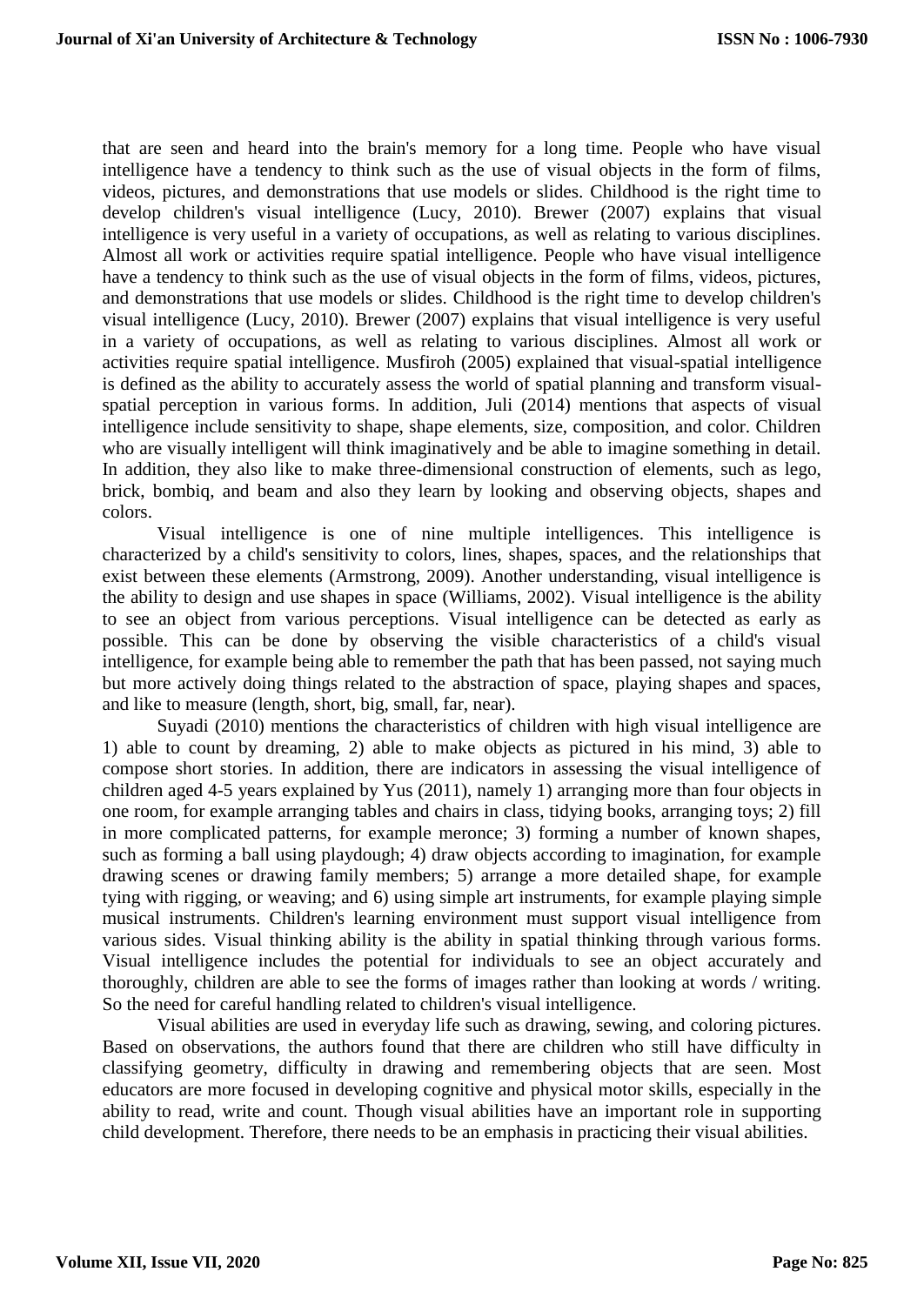One learning method that can be used in practicing children's visual abilities is the use of picture story books. In general, picture story books are a combination of pictures and writing. A good combination is needed in the story book so that the message inside can be conveyed (Tompkins & Hoskissom, 1995). An element in a story intended for children is to build fiction. Figure, theme, plot and setting / place, point of view, message, and language so that it is easily understood by children (Musfiroh, 2005; Blewitt, Rump, Shealy, and Cook, 2009).

The development of language skills becomes an important thing that must be considered in early childhood. One of the activities that can develop children's language skills is through reading activities. Reading habits are good for children. Scull, Louise, and Raban (2013) discussions around books that are read are the main things in language learning. Mitchell (2003) explains that all the pictures can be seen as a whole while the text / writing in the book looks only a little. Bower (2014) describes that picture books are defined as books that contain pictures and writing or words. Picture books have more pictures than writing components (Biddle, Nevarez, Henderson, and Vallero-Kerrick, 2014). A similar presentation given by Mitchell (2003) about picture story books can be seen as a whole picture, while the text in picture books looks a little.

Story books provide opportunities for children to develop their vocabulary so that children's language skills can develop optimally (Pinkham, Kaefer, and Neuman, 2014). The visual picture is a strong determinant of whether or not the message will be communicated in a story book (Mallett, 2010). As educators must understand that storytelling using picture story books helps develop vocabulary, phonology and improve letter recognition in children (Machado, 2013; Ganea, Ma, and DeLoache, 2011). Similar opinions about interventions in reading activities together can improve children's vocabulary development (Lenhart, Lenhard, Vaahtoranta, and Suggate, 2017). Story books are one of the media that can be used in the development of children's abilities. Media images can strengthen memory and easily understand the theme or content of the story (Ard and Beverly, 2004). The presentation was supported by Toha-Sarumpaet (2010), a book that tells a story using pictures is called a picture book. Picture books in it contain various kinds of designs and have attractive colors. Mantei & Kervin (2014) explained that illustrated story books are a form of visual art and are easy for children to explore.

Picture books can be a medium for developing children's visual intelligence (Reese, 2013). Reed, Hurks, Kirschner, and Jolles (2015) explained that storytelling activities through the use of picture books with friends can stimulate the development of reason or understanding of children aged four to six years. Stories that contain only text will be difficult to understand by young children. Therefore, the composition between pictures and writings must be precise in the presentation of picture story books (Ganea, Canfield, Simons-Ghafari, and Chou, 2014). A similar presentation was delivered by Lukens (2003) about the images contained in the book to make the child understand the story in one look, if the child only sees the writing then the child will understand the contents of the story gradually.

In general, story books are the choice that many parents choose for their children compared to the use of gadgets. In line with this, Kotaman & Balci (2016) explained that story books are books chosen by parents for their children. Children will be invited to connect what has been told and read through the use of illustrations contained in books. Children can explore the characters contained in the story by looking at their faces and clothes. Children can also see the color of clothes used by the characters, the face shapes of the characters, or the atmosphere of the story using the help of story illustrations (Lukens, 2003). Picture books contain pictures, text and illustrations that support the delivery of a story. The selection of the right picture story book will make it easier for children to capture the purpose of the story. Picture books can be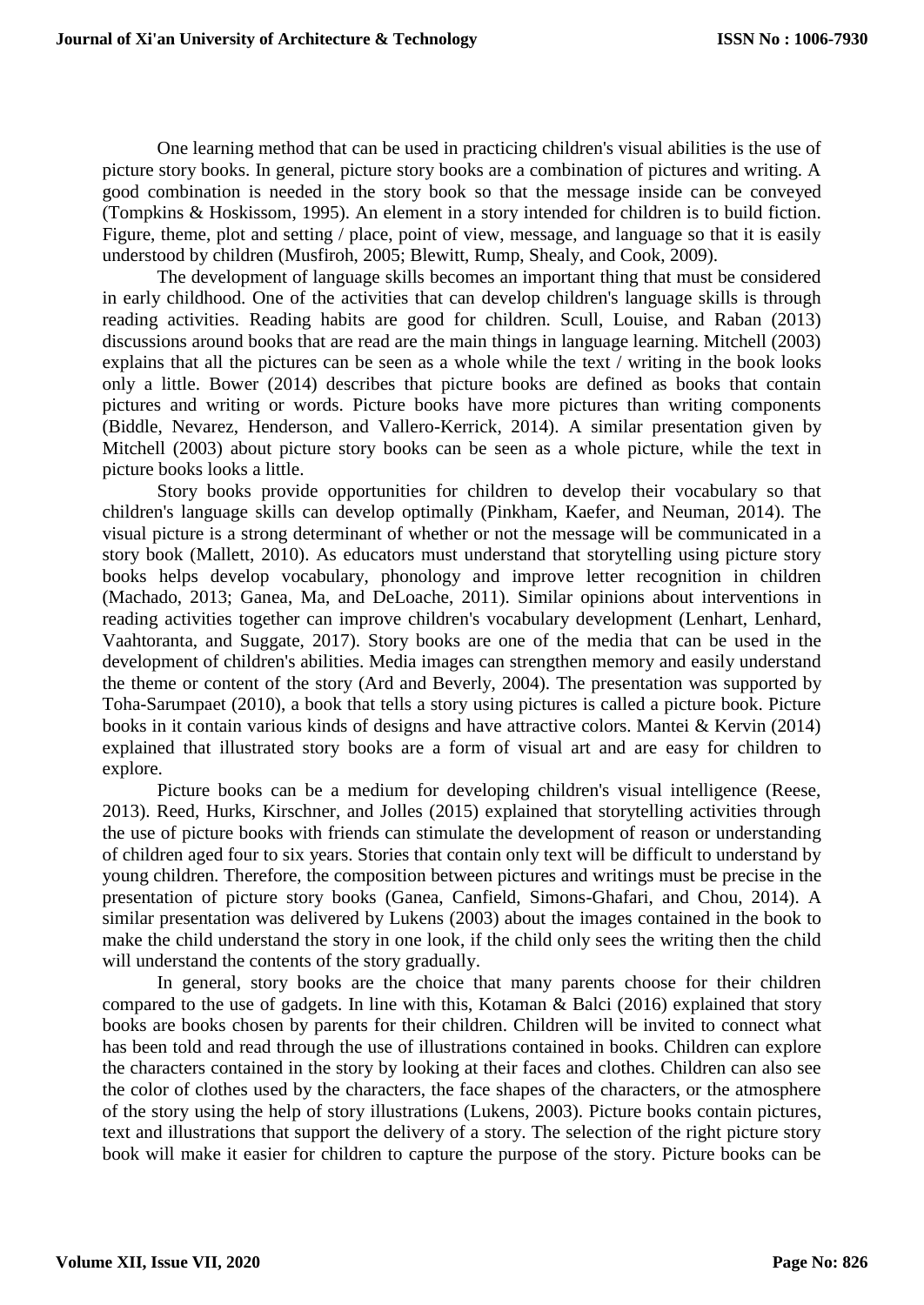used to develop children's visual intelligence. Through the use of picture books, it makes it easy for children to optimize their development, especially in children's visual intelligence (Justice, Meier, and Walpole, 2005).

## **Research Method**

This study uses a quasi-experimental approach, with a control group and an experimental group. Cresswell (2016) explains that the use of experimental and control groups cannot randomly enter participants into it. The main objective in experimental research is to test the effect of a treatment on the results of the study, the research is controlled by other factors that may influence the research results (Cresswell, 2016). This study aims to explore the effect of the use of picture books on the visual intelligence of children aged four to five years. In this study, the experimental group was given an intervention in the form of engaging a picture story book media, while the control class involved conventional learning techniques. The research subjects were 40 children consisting of 20 children for the experimental group and 20 children for the control group. Subjects were taken through purposive sampling technique with the criteria that this class was chosen because it has relatively similar characteristics in academic quality and age range. Observation sheets are used in the process of collecting data.

The study was conducted in one of the kindergartens in the city of Yogyakarta. During this research, the experimental group received treatment through the use of a book entitled Ants and Bees. The conventional method in this case storytelling without the use of storybook media is used in the control group. The treatment was given eight times. Each meeting uses a picture story book and looks at every development from the use of the story book to the children's visual intelligence. The dimensions of visual intelligence measured are sensitivity to shape, elemental form, size, composition, and color. Data analysis using T Test on SPSS software.

#### **Results and Discussion**

Visual intelligence is one intelligence that is very important for children. Visual intelligence is the potential of individuals in capturing visual objects in detail. They use this intelligence to see all kinds of observed objects. The results of data processing using the T test can be seen in Table 1. Decision making using criteria, if the significance value obtained is less than 0.05 then H0 is rejected. That is, there are significant differences between the average of the control and experimental groups.

The data in Table 1 shows that in children's visual intelligence there are significant differences between the control and experimental groups. Summary of the results of the posttest data on children's visual intelligence using an error level of 0.05. So it was concluded that H0 was rejected because the results obtained significance value  $\alpha$  or 0.001  $\leq$  0.05. Posttest results of children's visual intelligence showed that there were significant differences between the control and experimental groups.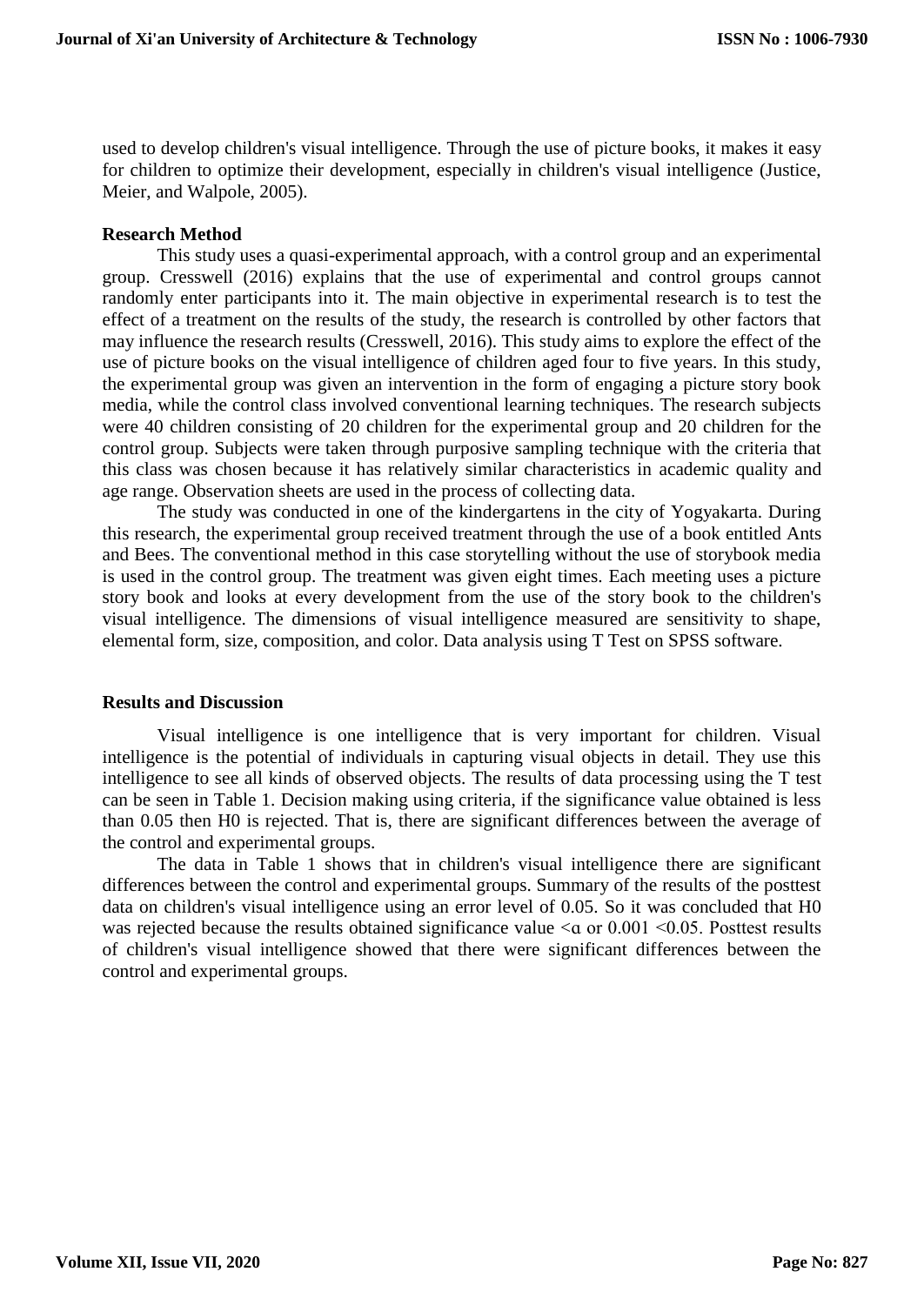|                     |                                   |                                               |      |                              |              | <b>Independent Samples Test</b> |                    |                          |                                                 |        |
|---------------------|-----------------------------------|-----------------------------------------------|------|------------------------------|--------------|---------------------------------|--------------------|--------------------------|-------------------------------------------------|--------|
|                     |                                   | Levene's Test for<br>Equality of<br>Variances |      | t-test for Equality of Means |              |                                 |                    |                          |                                                 |        |
|                     |                                   | $\rm F$                                       | Sig. | t                            | Df           | $Sig. (2-$<br>tailed)           | Mean<br>Difference | Std. Error<br>Difference | 95% Confidence<br>Interval of the<br>Difference |        |
|                     |                                   |                                               |      |                              |              |                                 |                    |                          | Lower                                           | Upper  |
| Visual<br>inteigece | Equal<br>variances<br>assumed     | 317                                           |      | .577 3.686                   | 38           | .001                            | 9.500              | 2.577                    | 4.283                                           | 14.717 |
|                     | Equal<br>variances not<br>assumed |                                               |      |                              | 3.686 35.636 | .001                            | 9.500              | 2.577                    | 4.271                                           | 14.729 |

**Table 1 Results of Analysis Using Independent T Tests** 

The results of this study indicate a positive and significant effect in the use of picture books on children's visual intelligence. These results explain that children aged four to five years who are given learning using picture story books have higher visual intelligence compared to before using story books. Every aspect of visual intelligence in the form of sensitivity to shapes, elements of shape, size, composition, and color has a good progress at each meeting. The increase in visual intelligence occurs through the use of picture story books. Playing while learning will be more fun for children. Children become subjects in learning in class. The learning process as a group or individually can be done.

There are several previous studies and support the results of this study. Sapitri (2018) who explains that there is a relationship that occurs between children's visual intelligence with children's creativity at the Al-Falah Islamic Kindergarten in Jambi, Indonesia. The equation of this research with that research is equally focused on children's visual intelligence. Further research results submitted by Hakim (2017) which explain that there is an increase in children's visual intelligence through puzzle games in group A children in Sukaharjo, Central Java, Indonesia. The similarity in this research with that research is that they are both researching about visual intelligence and through the use of visual media. Amelia's research (2015), her research results show that there is an effect of kindergarten watching learning on the stimulation of children's spatial and kinesthetic visual intelligence. The equation of this study with these researchers is equally researching about visual intelligence. But the difference is in the use of stimulation. Researchers used pictorial story book media while the research conducted by Amelia (2015) used learning methods. The results of this study are expected to be used by parents, teachers and the environment around children to build a good visual environment for the development of children's visual intelligence. In addition, the provision of appropriate stimulation can optimize children's development.

## **Conclusion**

Providing the right stimulation can increase the visual intelligence of pre-school children. In this case, the use of picture story books can improve the visual abilities of early childhood. This is indicated by the value of  $Sig < a$  or 0.001 < 0.05. These values indicate that by providing appropriate stimulation or stimulation (in the form of the use of pictorial story book media), children can improve their visual intelligence.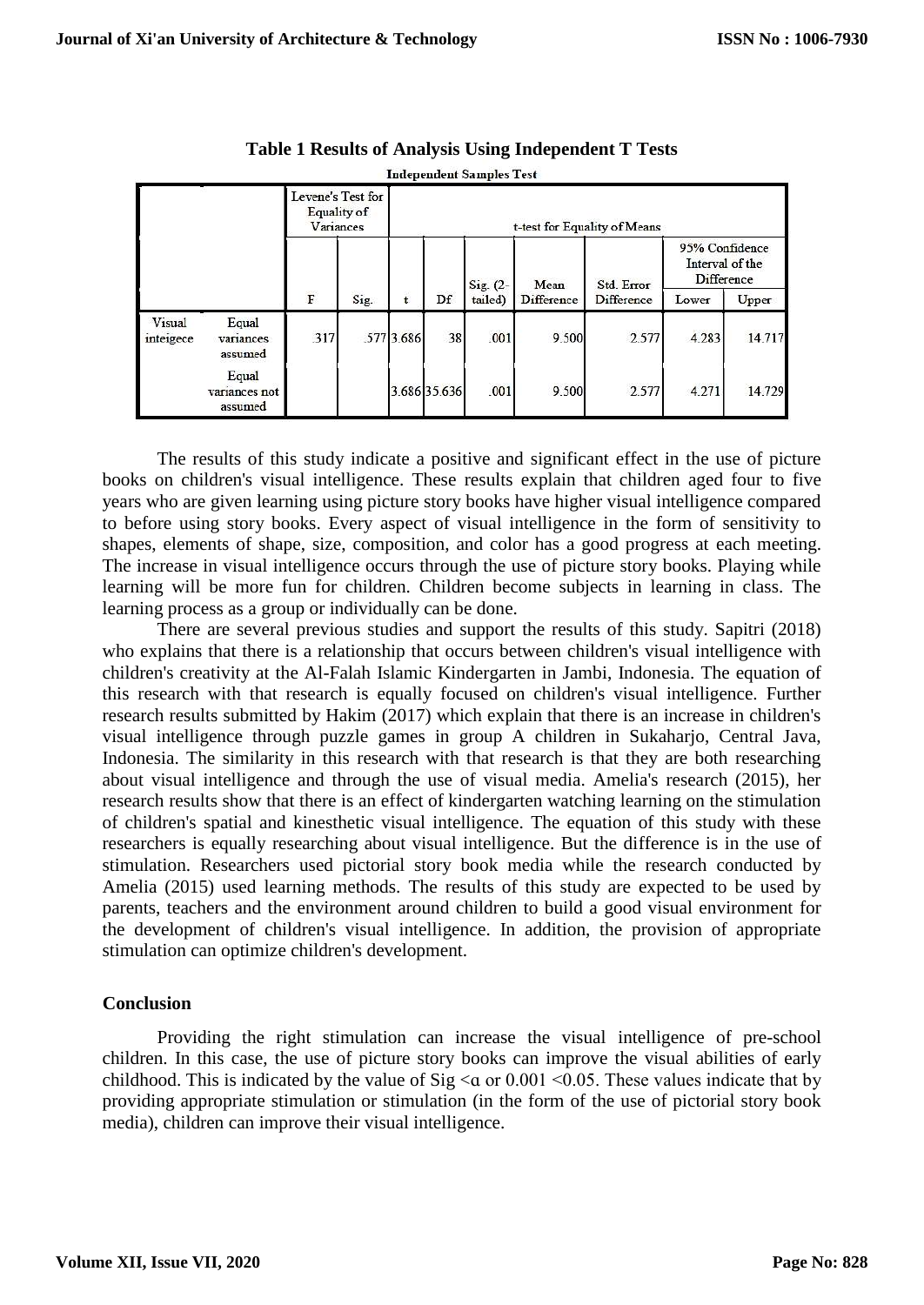## **Acknowledgements**

The researcher would like to thank Lembaga Pengelola Dana Pendidikan (LPDP) Indonesian endowment fund for education, Finance ministry of Indonesia for supporting this research.

# **References**

- Amelia, L. (2015). Stimulasi kecerdasan visual-spasial dan kecerdasan kinestetik anak usia dini melalui metode kindergarten watching siaga bencana gempa bumi di PAUD Terpadu Permata Hati Banda Aceh. *Visipena Journal*. VI(*2*).
- Ard, L. M., & Beverly, B. L. (2004). Preschool word learning during joint book reading: Effect of adult questions and comments. *Communication Disorders Quarterly, 26*, 17–28.
- Armstrong, T. (2009). *Multiple intelligence in the classroom*. America: present a variety of view points.
- Biddle, K.A.G., Nevarez, A.G., Henderson, W.J.R., and Vallero-Kerrick, A. (2014). *Early childhood education becoming a professional.* Printed in USA: SAGE Publications, Inc.
- Blewitt, P., Rump, K. M., Shealy, S. E., & Cook, S. A. (2009). Shared book reading: When and how questions affect young children's word learning. *Journal of Educational Psychology, 101*, 294–304.
- Bower, V. (2014). *Developing early literacy 0 to 8 from theory to practice.* London: Sage publication L.td.
- Brewer, J.A. (2007). *Introduction to early childhood education preschool through primary grades: sixth edition*. America: Person Education.
- Cresswell, J. W. (2016). *Research design pendekatan metode kualitatif, kuantitatif dan campuran edisi keempat. (Terjemahan Achmad Fawaid & Rianayati K.P).* Yogyakarta: Pustaka Pelajar.
- Ganea, P. A., Canfield, C., Simons-Ghafari, K., & Chou, T. (2014). Do cavies talk? The effect of anthropomorphic picture books on children's knowledge about animals. Frontıers in Psychology, 5, 283.
- Ganea, P. A., Ma, L., & DeLoache, J. S. (2011). Young children's learning and transfer of biological information from picture books to real animals. Child Development, 82(5), 1421–1433.
- Hakim, A.(2017). *Upaya meningkatkan kecerdasan visual spasial melalui permainan puzzle pada anak kelompok A di TK Aisyiyah Pabelan Kartasura Sukoharjo tahun ajaran 2016/2017*. Surakarta: Universitas Muhammadiyah Surakarta.
- Juli, S. P. (2014). *Meningkatkan Kecerdasan Visual-Spasial Anak Usia Dini dengan metode Bermain Building Block Pada Kelompok B6 di TK Dharma Wanita Persatuan Prov insi Bengkulu.* Bengkulu : Univesitas Bengkulu.
- Justice, L. M., Meier, J., & Walpole, S. (2005). Learning new words from storybooks. *Language, Speech, and Hearing Services in Schools, 36*, 17–32.
- Kotaman, H., & Balci, A. (2016). Impact of storybook type on kindergarteners' storybook comprehension. *Early Child Development and Care*, 187(*11*): 1771 – 1781.
- Lenhart, J., Lenhard, W., Vaahtoranta, E., and Suggate, S. (2017). Incidental vocabulary acquisition from listening to stories : a comparison between read-aloud and free storytelling approaches. *Educational Psychology*, 38(5): 596-616.
- Lucy. (2010). *Mendidik sesuai minat dan bakat anak*. Jakarta : Tangga pustaka.
- Lukens, J. R. (2003). *A critical handbook of children's literature.* United States of America: Pearson Education, Inc.